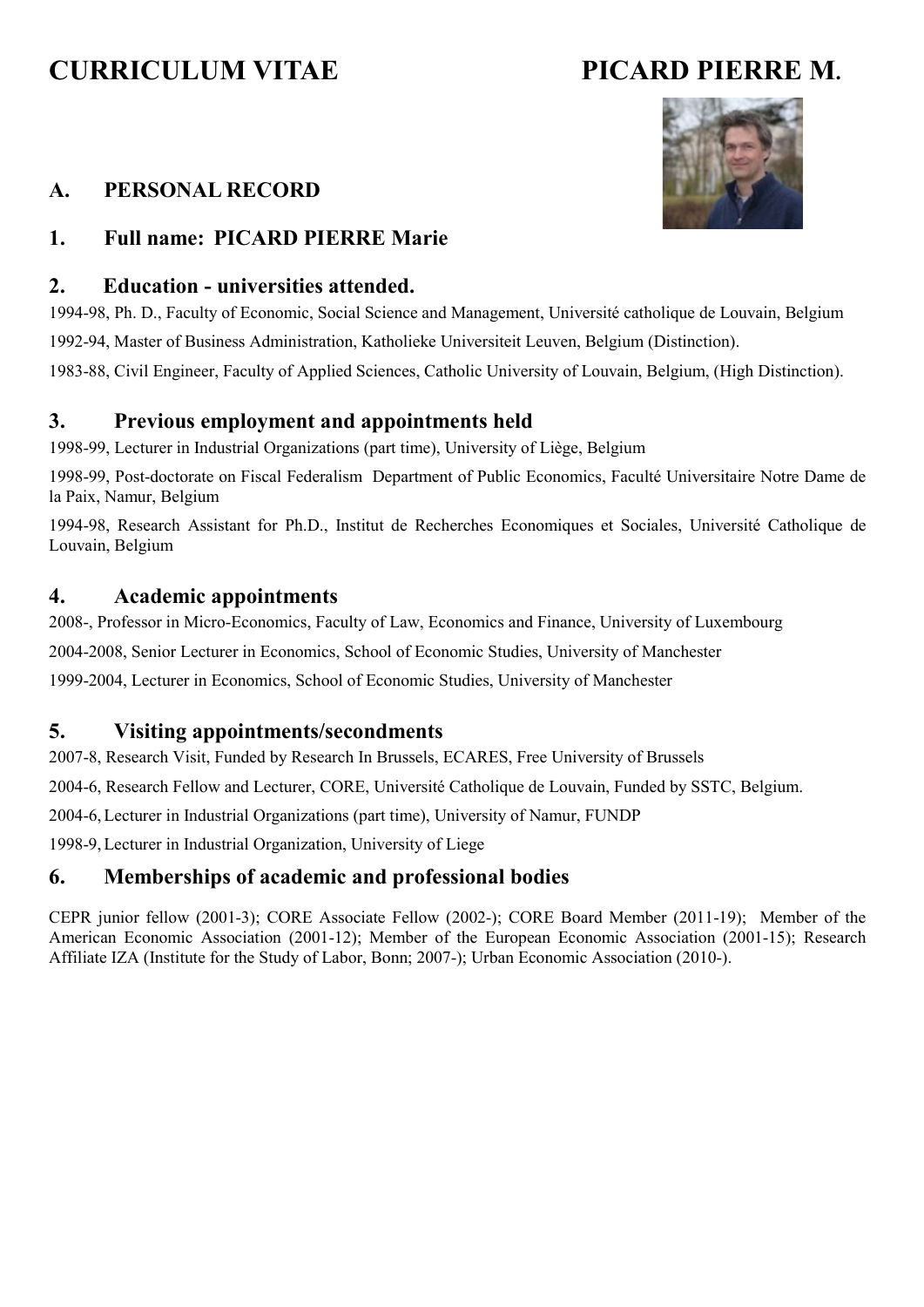# **B. RESEARCH AND ACADEMIC/PROFESSIONAL STANDING**

# **1 Publications**

#### **PAPERS IN INTERNATIONAL ACADEMIC REFEREED JOURNALS**

Augeraud-Veron, Maruhenda and Picard (2021), Local Social Interaction and Urban Equilibria. Forthcoming in *Mathematical Social Sciences*.

Picard P.M. and Tran H. (2021). Geographical Stratification of Green Urban Areas. Forthcoming in *Journal of Economic Geography*.

Kyriakopoulou E. and Picard PM (2021), On the Design of Sustainable Cities: Local Traffic Pollution and Urban Structure, Forthcoming in *Journal of Environmental Economics and Management,* 107, ISSN 0095-0696,

Sergey Kichko, Pierre M. Picard, (2021), Effect of conformism on firm selection, product quality and home bias, *Journal of Economic Behavior & Organization*, 185, pp. 402-418.

Picard, P.M. & Tran, T.T.H., (2021). "Small urban green areas," *Journal of Environmental Economics and Management,* Elsevier, vol. 106(C).

Picard, P. M., & Worrall, T. (2020). Currency areas and voluntary transfers. *Journal of International Economics*, *127*, 103390.

Pierre M. Picard & Alessandro Tampieri (2020) "Income Effects and Vertical Differentiation in International Trade". *Economic Theory*. https://doi.org/10.1007/s00199-020-01295-9

Mossay, Pascal; Picard, Pierre. (2020). "The Contribution of New Economic Geography." *Oxford Research Encyclopedia of Economics and Finance.* Oxford University Press. July.

Mossay P, Picard PM and Tabuchi T (2020), Spatial Structures with Forward and Backward Linkages. *Regional Science and Urban Economics*. 83, July.

Pascal Mossay and Pierre M. Picard. Spatial segregation and urban structure (2019). *Journal of Regional Science*, 59(3), 480-507.

Moriconi S. Picard P.M. and Zanaj (2019), Commodity taxation and regulatory competition. *International Tax and Public Finance*, 26(4), 919–965

Pierre M. Picard & Alessandro Tampieri & Xi Wan, (2019). Airport Congestion and Inefficiency in Slot Allocation, *International Journal of Industrial Organization*, 62, 330-357.

Picard, Pierre M. & Zenou, Yves, (2018). "Urban Spatial Structure, Employment and Social Ties: European versus American Cities". *Journal of Urban Economics,* 104(C), 77-93.

Picard P.M and R. D. Rusli (2018). State owned firms: private debt, cost revelation and welfare. *Journal of Public Economic Theory,* 20(5), 672-702.

Masashige Hamano & Pierre M. Picard, (2017). ["Extensive and intensive margins and exchange rate regimes,](https://ideas.repec.org/a/cje/issued/v50y2017i3p804-837.html)" *[Canadian Journal of Economics,](https://ideas.repec.org/s/cje/issued.html)* vol. 50(3), pages 804-837, August.

Schindler M., Caruso G., Picard P.M. (2017). "Equilibrium and optimum city with local traffic-induced air pollution," *Regional Science and Urban Economics.* 62, 12-23.

Picard, Pierre M. & Worrall, Tim, (2016). [Is a Policy of Free Movement of Workers Sustainable?](https://ideas.repec.org/p/iza/izadps/dp8035.html) *Scandinavian Journal of Economics*. 118 (4), 718–754.

Bréchet Th., Menière Y. and Picard P.M. (2016), The Clean Development Mechanism in a Globalized Carbon Market. *Canadian Journal of Economics*. 49(4), 1569–1598.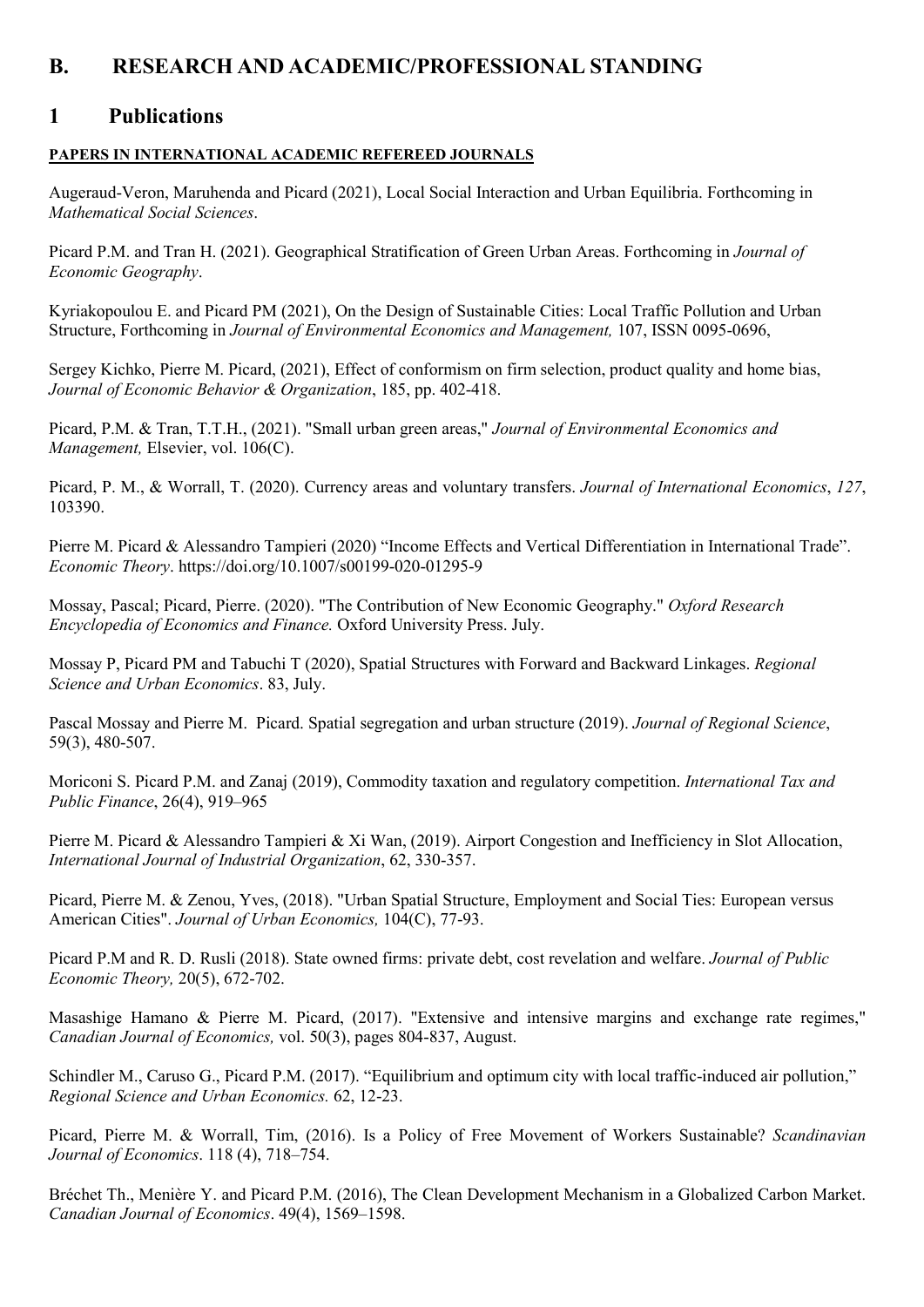Picard, P.M., (2015). "Trade, economic geography and the choice of product quality," *Regional Science and Urban Economics,* vol. 54(C), pages 18-27.

Brueckner and Picard (2015). Where and When to Invest in Infrastructure. *Regional Science and Urban Economics* 53, 123–134.

Brueckner J., Picard P.M. (2015). Product Unbundling in the Travel Industry: The Economics of Airline Bag Fees. *Journal Economics and Management Strategy*, 24(3), 457–484.

Okubo T., P.M. Picard & Thisse J-F (2014). "On the impact of competition on trade and capital mobility", *Journal of Regional Science*, 54(5), 731–754.

Behrens K. Peralta, S. Picard, P.M, (2014). "Transfer pricing rules, OECD guidelines, and market distortions", Journal of Public Economic Theory, [16\(4\),](http://onlinelibrary.wiley.com/doi/10.1111/jpet.2014.16.issue-4/issuetoc) 650–680.

Auriol, Emmanuelle & Picard, Pierre M., 2013. ["A theory of BOT concession](https://ideas.repec.org/a/eee/jeborg/v89y2013icp187-209.html) contracts," *[Journal of Economic](https://ideas.repec.org/s/eee/jeborg.html)  [Behavior & Organization](https://ideas.repec.org/s/eee/jeborg.html)*, 89(C), pages 187-209.

Picard P. M. and van Pottelsberghe B. (2013). "On the Quality of Patent Systems and Patent Offices", *Journal of Public Economics, 104(C), 14-25.*

Picard PM and Tabuchi, T., (2013). "On microfoundations of the city", *Journal of Economic Theory.* 148(6), 2561– 2582.

Brueckner J., Picard P.M. (2013), Airline Alliances, Carve-Outs and Collusion, *Review of Network Economics*, 12(2), 211-227.

Picard and Okubo (2012). "Firms' location under demand heterogeneity", *Regional Science and Urban Economics,* 42(6), 961-974.

Bréchet Th. & Pierre M. Picard (2012). "The Economics of Airport Noise: Managing Markets for Noise Licenses", *Transportation Research: Part D* 17, 169–178.

Behrens and Picard (2011) "Transportation, freight rates, and economic geography", *Journal of International Economics*, 85(2), 280-291.

Mossay P. & Picard PM (2011) "On Spatial Equilibria in a Social Interaction Model", *Journal of Economic Theory,*  146 (6), 2455-2477.

Picard P.M. (2011) Regional and Spatial Economics, *The Manchester School,* 79(5), 933–937.

Picard and Pieretti (2011) "Bank Secrecy, Illicit Money and Offshore Financial Centers", *Journal of Public Economics,* 95(7-8), 942-955*.*

Picard P.M. & Wildasin D. (2011) "Labor Market Pooling, Outsourcing and Labor Contracts", *Journal of Urban Economics*, 70(1), 47-60.

Okubo, Picard and Thisse (2010) "Spatial sorting of heterogenous firms", *Journal of International Economics*, 82(2), 230-237.

Bréchet T. and Picard P.M, (2010) "The price of silence: tradeable noise permits and airports", *International Economic Review* 51(4), 1097-1125*.*

Picard P.M. and Zeng D.-Z. (2010) "A Harmonization of First and Second Natures", *Journal of Regional Science*, 50 (5), 973–994.

Picard P.M. & Tabuchi T. (2010) "Self-organized Agglomerations and Transport Costs" *Economic Theory*, 42(3), 565-589 (doi: 10.1007/s00199-008-0410-4.)

Picard P.M. & Toulemonde E. (2009) "On monopolistic competition and optimal product diversity: workers' rents also matter", *Canadian Journal of Economics*, 1347-1360.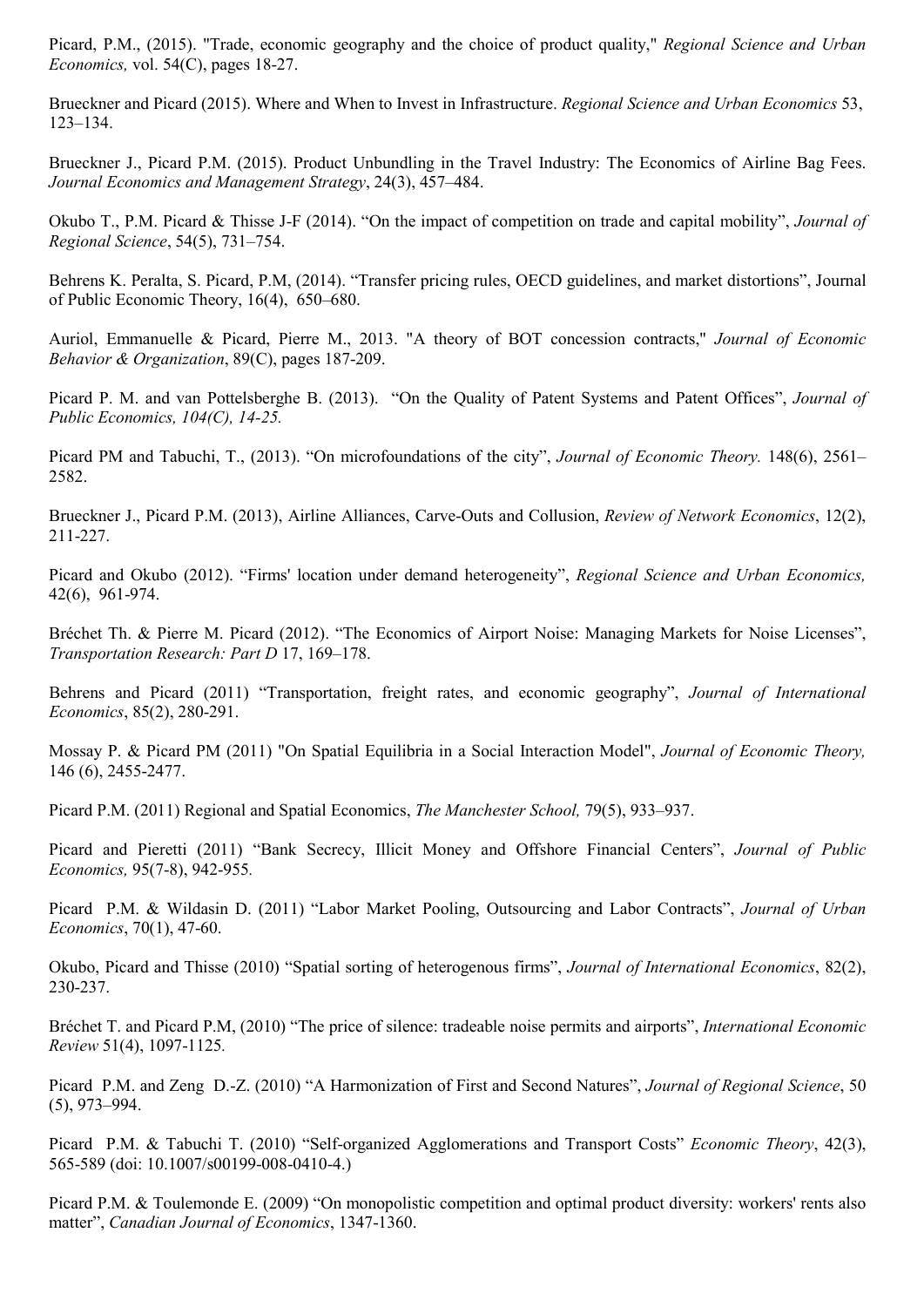Auriol E. & Picard P.M. (2009), "Government Outsourcing: Contracting with Natural Monopoly", *Economic Journal,*  119(540), 1464-1493.

Auriol E. & Picard P.M. (2008) "Infrastructure and Public Utilities Privatization in Developing Countries and the Government's Budget Constraint"*, World Bank Economic Review, November 2, 1-24. (*doi:10.1093/wber/lhn014)

Behrens K. & Picard P.M. (2008) Tax competition, location, and horizontal foreign direct investment, *Journal of the European Economic Association,* December 2008, 6, p. 1244-1278.

Behrens K. & Picard P.M. (2007), Welfare, home market effects, and horizontal foreign direct investment, *Canadian Journal of Economics*, *36(3),523-45.*

Belleflamme P. & Picard P. M. (2007), "Piracy and competition", *Journal of Economics and Management Science, 16(2), 351–383*

Picard P.M. & Toulemonde E. (2006), "Unions and Firms Agglomeration", *European Economic Review, 50(3), 669- 694.*

Picard P.M. & Zeng D.-Z. (2005), "Agricultural Sector and Industrial Agglomeration" *Journal of Development Economics,* 77(1), 75-106.

Picard P.M. & Toulemonde E. (2004), "Endogenous Qualifications and Firms' Agglomeration", *Journal of Urban Economics*, 55(3), 458-477.

Picard P.M., Thisse J.-F., & Toulemonde E. (2004), "Economic Geography and the Role of Profits", *Journal of Urban Economics*, 56(1), 144-167.

Picard P.M. & Toulemonde E. (2003), "Regional Asymmetries: Economies of Agglomeration versus Labor Markets", *Regional Science and Urban Economics,* 33(2), 223-49*.*

Picard P.M & Toulemonde E. (2002), "Taxation and Labor Markets"*, Journal of Economics,* 78(1): 29-56.

Picard P.M. (2001), "Job Additionality and Deadweight Spending in Perfectly Competitive Industries", *Journal of Public Economics,* 79(3), 521-41*.*

Picard P.M. (2001) "Optimal Employment Subsidies in Industries with Unemployment: Complete Information ", *Oxford Economic Papers,* 53(2), 352-72*.*

Picard P.M. & Toulemonde E. (2001), "On the Equivalence of Taxes paid by Employers and Employees", *Scottish Journal of Political Economy,* 48(4): 461-70.

Picard P.M. (2001), "Optimal Employment Subsidies to Heterogeneous Workers: Unemployment-Trap, Job-Additionality and Tax Rates", *Annals of Economics and Statistics,* 62, 97-127.

Belleflamme P., Thisse J.-F. & Picard P.M. (2000), "An Economic Theory of Clusters", *Journal of Urban Economics,*  48(1), 158-84.

#### **REVISIONS IN INTERNATIONAL ACADEMIC REFEREED JOURNAL**

Patacchini, Eleonora & Picard, Pierre M & Zenou, Yves, 2015. "Urban Social Structure, Social Capital and Spatial Proximity," CEPR Discussion Papers 10501, C.E.P.R. Discussion Papers (R&R in *Quantitative Economics*).

Hsu, Lu and Picard (2018), Income Inequality, Productivity, and International Trade. CREA DP 2018-14. (R&R in *Economic Theory*)

Burzynski, M. Machado, J., Docquier F.; Alto, A; Beine, M.; Goncalves, J.; Haas, T.; Kemp F.; Magni, St.; Mombaerts L; Picard, P.M.; Proverbio, D. Skupin, A. (2020): COVID-19 Crisis Management in Luxembourg: Insights from an Epidemionomic Approach. LISER Working Paper Series 2020-08. (R&R in *Economics and Human Biology*.)

#### **BOOK CHAPTERS**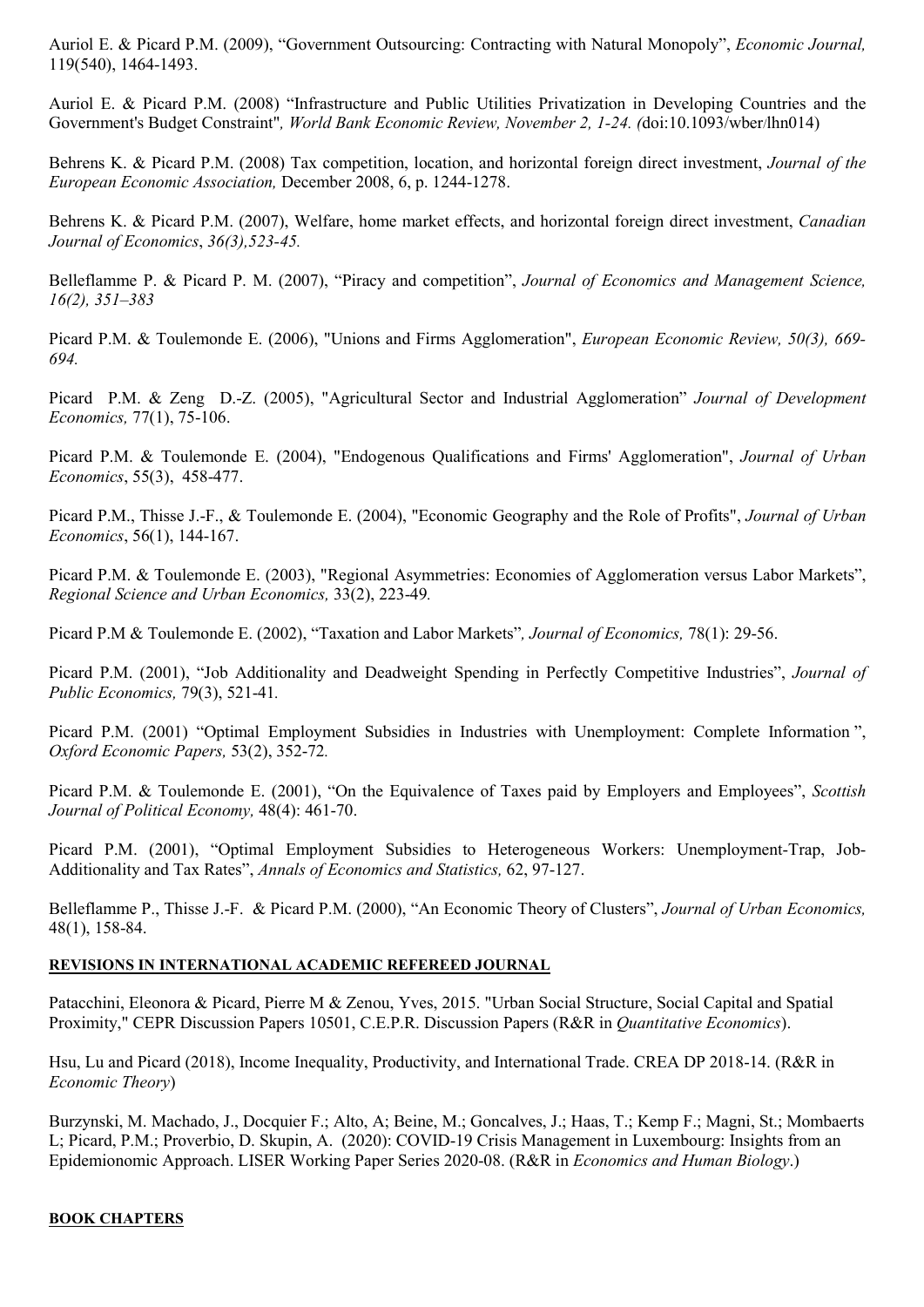Huveneers Ch. & Picard P.M. (1997), "Politiques industrielles ", Chapter 5 in "Chômage: Réduire la Fracture", Vanderlinden Ed., *DeBoeck Brussels.*

Bréchet Th. & Picard P.M. (2012) "Airport noise pollution: how to regulate efficiently by confronting victims and polluters?", Chap 5 in "Développement durable et économie environnementale régionale", Eds Sébastien B and Hamaide B. IWEPS, FUSL, ISBN-13: 978-2-8028-0209-9.

Editor Note of The Special Issue of The Manchester School on Regional and Spatial economics (2011).

#### **PUBLICATIONS IN CONFERENCE PROCEEDINGS;**

Behrens K. & Picard P.M. (2006) Tax competition, location, and horizontal foreign direct investment, *IFIR Lexington 2006, USA,* 

Picard P.M. et E. Toulemonde E. (2002) "Qualification des travailleurs et agglomération des firmes", *Congrès des Economistes Belges de Langue Française*, *Congrès des Economistes Belges de Langue Française*, CIFOP 2002.

Picard P.M. (1998) ["Aides à l'emploi, effet d'aubaine et déplacement d'activité."](http://www.ses.man.ac.uk/picard/Pages/CIFOP98.html), *Congrès des Economistes Belges de Langue Française, Congrès des Economistes Belges de Langue Française*, CIFOP 1998.

#### **PROFESSIONAL JOURNAL PAPERS**

Brechet T. and Picard P. (2007), « Can economic instruments regulate noise pollution in location near airports? », *Brussels Studies* (12), December 3rd

Picard P.M. et E. Toulemonde E. (2000), "De quel côté du marché du travail prélever les impôts? - Nouveaux éléments théoriques", *Reflets et Perspectives de le Vie Economique*.

Picard P.M. (1999) "Les revenus et les niveaux de vie sont-ils plus équitables parmi les retraités?", *Reflets et Perspectives de le Vie Economique*.

#### **POPULAR JOURNAL PAPERS**

Picard (2005), « Une compensation pour les vols au dessus du Brabant et Bruxelles ? » Libre Belgique, Opinion.

Brechet T. & Picard P. (2004), « Une solution à la gestion des vols de nuit : les permis de pollution », Le Soir, Carte Blanche.

Brechet T. & Picard P. (2007), « Tant de bruit pour pas grand chose », Chronique d'Ecore, L'Echo de la Bourse, 13 October 2007.

Brechet T. & Picard P. (2007), Environnement Une étude de « Brussels Studies » : Le survol en profondeur, Le Soir, 4 December 2007.

Auriol E. & Picard P.M. (2009), [Government outsourcing: Public contracting with private monopoly,](http://idei.fr/display.php?a=21616) [Vox,](http://idei.fr/display.php?a=7627) November 24, 2009.

Auriol E. & Picard P.M. (2009), High-Tech or low-profit businesses- when government outsourcing is most desirable, Media Briefing, The Economic Journal.

Auriol E. & Picard P.M. (2010), "Faut-il externaliser les services publics?", Telos, January 13, 2010.

Picard P.M. (2010), Faut-il externaliser les services publics ? Luxembourg Wort, Février 11, p. 62-64.

Cordielia Chaton (2011) Grundeinkommen für alle, vom Bettler bis zum Millionär Kann ein bedingungsloses Grundeinkommen gesellschaftliche Probleme lösen? Luxembourg Wort, Interview April 2011.

Picard P.M. « World Class University: Made in Luxembourg », Land, April 6. 2012.

Los Angeles Times (2014, March 23) by By Hugo Martin, "Airlines lowered fares but not enough to offset bag fees, study says." about the paper "Product Unbundling in the Travel Industry: The Economics of Airline Bag Fees". [http://www.latimes.com/business/money/la-fi-mo-lowered-airfares-do-not-offset-bag-fees-](http://www.latimes.com/business/money/la-fi-mo-lowered-airfares-do-not-offset-bag-fees-20140321,0,1772526.story#ixzz2wrtbIxhs)[20140321,0,1772526.story#ixzz2wrtbIxhs](http://www.latimes.com/business/money/la-fi-mo-lowered-airfares-do-not-offset-bag-fees-20140321,0,1772526.story#ixzz2wrtbIxhs)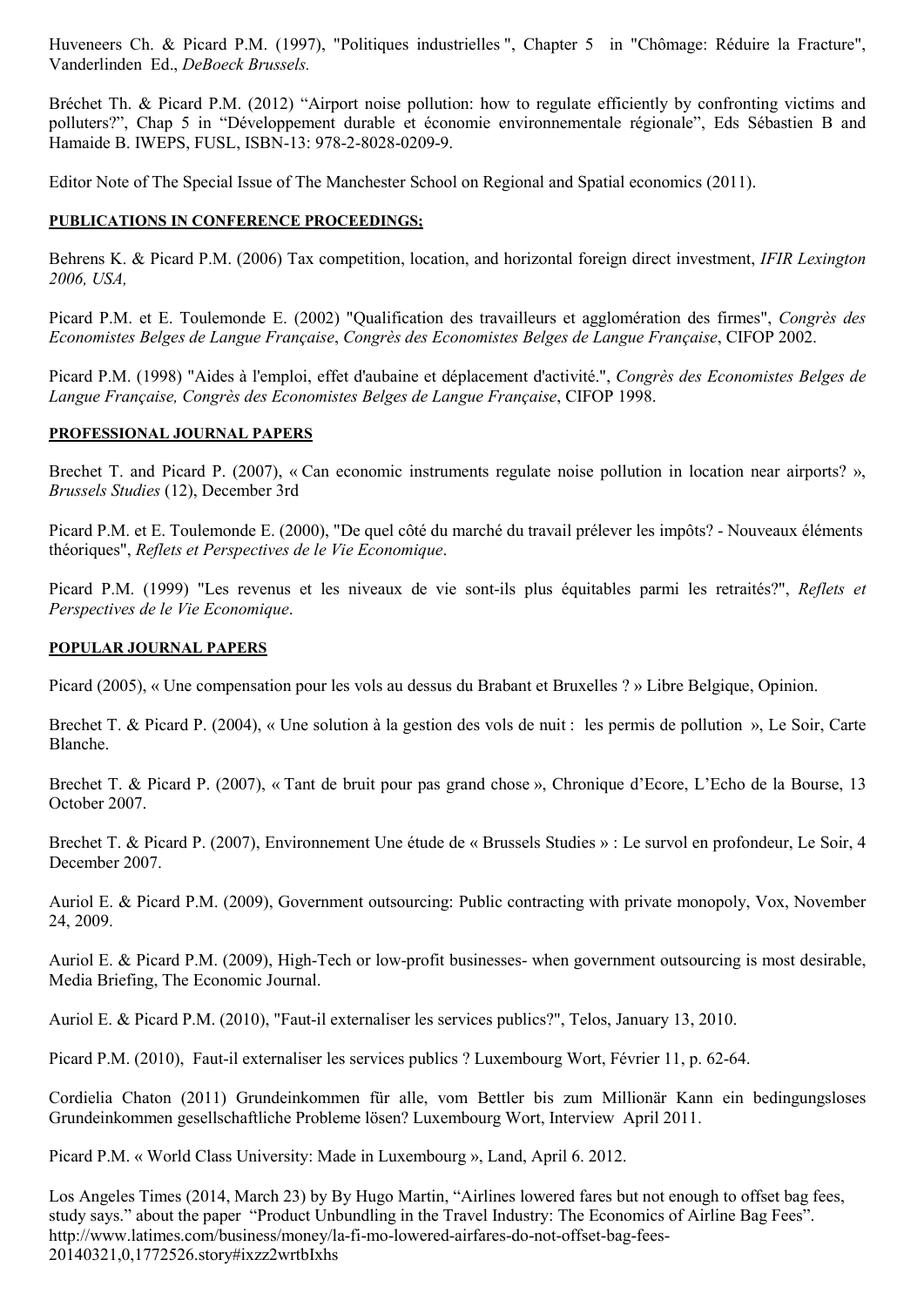Picard P.M. and Margerita A. (2015) « Jean Tirole : de la microéconomie à l'économie comportementale », Land, May 8, 2015, Nummer 19.

Patacchini, Picard and Zenou (2015) "How location affects friendship interactions", Vox, CEPR, 20 July 2015.

#### **OFFICIAL REPORTS**

Hoogstoel, Dehaspe, Demain & Picard (1999), "Modèle de simulation de la politique de l'impôt des personnes physiques", Rapport pour les Services fédéraux des affaires Scientifiques, Techniques et Culturelles, FUNDP.

#### **DISCUSSION PAPERS AND PAPERS IN PROGRESS**

#### **Recent discussion papers**

M. Picard,Pierre & Selod,Harris, 2020. "Customary Land Conversion and the Formation of the African City," Policy Research Working Paper Series 9192, *The World Bank*.

Kichko S. and Picard PM (2020), On the Effects of Income Heterogeneity in Monopolistically Competitive Markets. *HSE Discussion Paper*.

Picard and Tran (2020), A Welfare Evaluation of Green Urban Areas, *DEM/CREA Discussion Papers*, 2020-21.

#### **Papers in progress**

Kyriakopoulou E. and Picard PM (2021). Working From Home and Urban Land Structure, Mimeo.

Picard P.M. and Tampieri, A. (2020). Trade, Vertical Differentiation and the Quality Margin.

Picard P.M. and Zenou Y. (2020). Social interactions, social capital and urban structure. Mimeo.

Monastyrenko E. and Picard PM (2020). Quantifying a Vertical Differentiation Model.

#### **Other discussion papers**

Pierre M. Picard, Alessandro Tampieri, (2016). Income Effects and Vertical Differentiation in International Trade, CREA DP 2016-05.

Nguyen and Picard (2015), The role of export market size on product quality. *Mimeo.*

Gorg H., Picard P. M. and Strobl E. (2005) Contracting out and labor demand elasticities. *CORE DP 2005-82.*

Belleflamme P. & Picard P.M. (2004) "Competition over piratable goods", *CORE Discussion Paper 2004-55.*

Picard P.M. & Toulemonde E. (2003) "Emergence and Hysteresis of Regional Asymmetries under Minimum Wages", *Discussion Paper, SoSS*, *University of Manchester.*

Picard P.M. (2001) "Inter-regional Assistance and Regional Commitment: Shock Persistence and Shock Correlation", *School of Economic Studies*, *Manchester School Discussion paper.* 

Picard P.M., (2001) "Inter-regional Assistance and Regional Commitment: Externalities, Common Debt, Shock Persistence and Shock Correlation", *School of Economic Studies*, *Manchester School Discussion paper.*

# **2. Editorship**

Associate-editor of *The Manchester School* (2007-2014) Member of the Editorial Board of *Papers in Regional Science* (2012-16)

# **3. Research grants awarded**

1994, Fonds de Développement Scientifique (UCL, Belgium): Three-year research grant. PhD Thesis.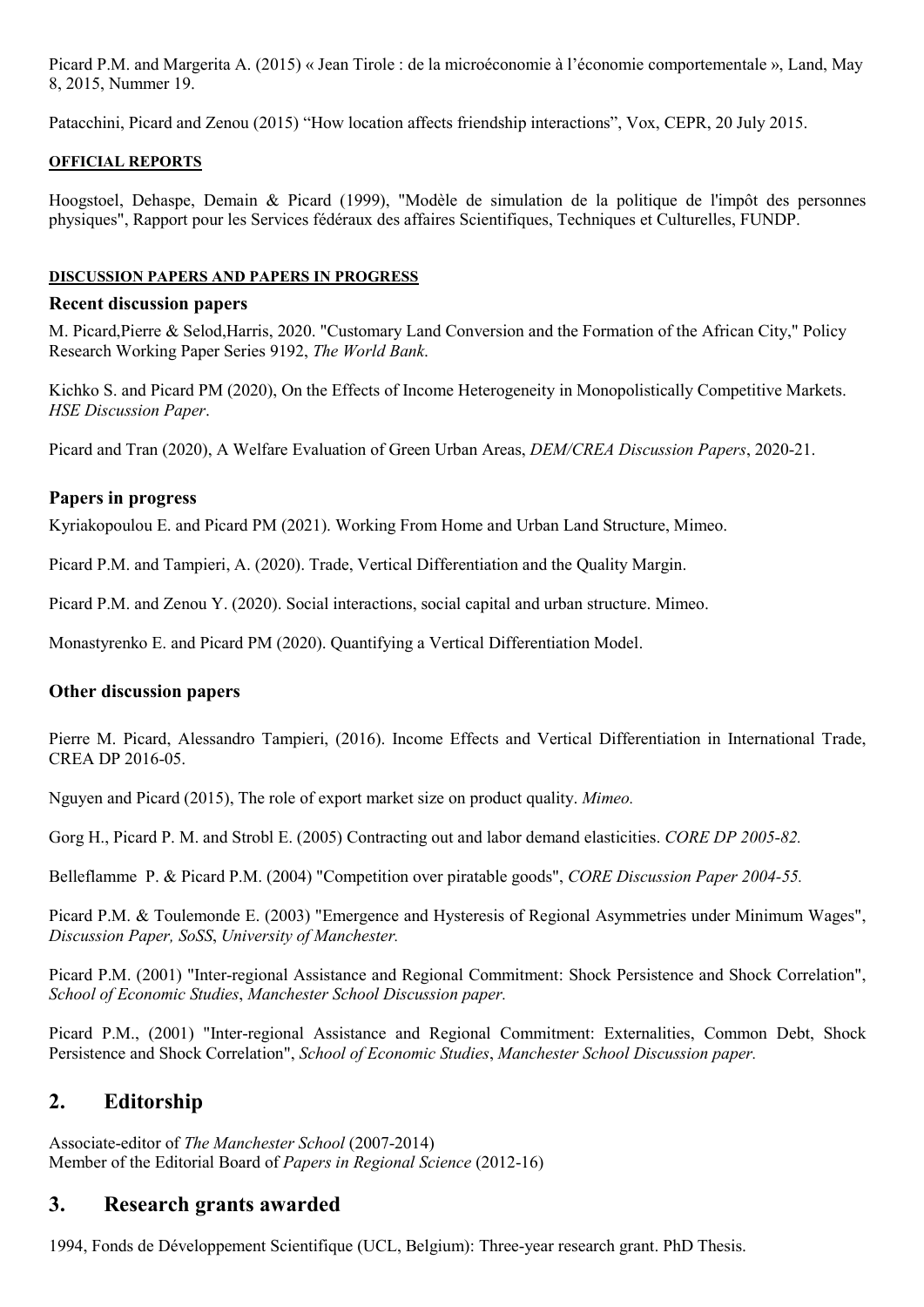1997, Fonds National de la Recherche Scientifique (Belgium): Travel and accommodation to visit University of Toulouse. PhD Thesis.

1998, Post-Doctorate Funding (University of Namur, Belgium): One-year research grant. Applied Research on Taxation.

2003, University Research Funds (University of Manchester): (£5000) travel and accommodation to visit Prof Wildasin University of Kentucky.

2004, Fonds National de la Recherche Scientifique (Belgium): Two-year research grant to visit CORE, Catholic University of Louvain.

2007, Research In Brussels to visit Prof Cantillon, ECARES, Free University of Brussels (5 months).

2010, Fonds National de la Recherche, Luxembourg, AFR Post-Doct, Anton Tchipev (24 months)

2010, University of Luxembourg, Post-Doct, Economic Geography and Quality (36 months). Internal Research Funds, University of Luxembourg.

2011, Fonds National de la Recherche, Luxembourg, AFR Post-Doct, Masashige Hamano (24 months)

2012, Fonds National de la Recherche, Luxembourg, AM2c Mobility grant for Prof Okano Eiji (Chiba Keizai University, Japan)

2012, Fonds National de la Recherche, Luxembourg, AM2c Mobility grant for Prof Picard : visit UQAM and UCI .

2014, Spatial Optima and the Social Benefits of Urban Green Space (with Caruso G.) (Ph.D.+Post Doc., 36 months) Internal Research Funds, University of Luxembourg.

2017, Collective grant PRIDE FNR, Fonds National de la Recherche, Luxembourg, MINLAB project in Migration, Inequality and Labor markets, 12+1 PhD students.

2020, Collective grant PRIDE FNR, Fonds National de la Recherche, Luxembourg, ACROSS project in Migration and cross border work, 10 PhD students.

2020, Fonds National de la Recherche, Luxembourg, CORE, PI+ Post-Doc Evgenii Monastyrenko (24 months)

# **4. Supervision**

**PhD supervision:** Michael King (2006-08) Essays on two-sided markets; Minwan Gu (2007-08) Corruption, crime and public sector employment; Rusly Ridwan (2009-13) Privatization and Oil Industry (Excellent); Xi Wan (2011-15) Airline industry and airport (Excellent); Sarah El Joueidi (2012-16) Banking sector and quality (Excellent); Gressani Oswaldo (2014-15) Bounded rationality in urban and real estate economics; Huyen Tran Nguyen (2014-2019) Green cities; Nikita Gaponiuk (2018-) Sustainable migration policies; Alena Podaneva (2019-, Enforcement in Public-Private Projects).

**Post-Doc supervision:** Dr Quentin David (2009-2014), Dr Massa Hamano (2010-2014), Dr Ha Nguyen (2010-2014), Dr Alessandro Tampieri (2014-2018), Dr E. Kyriakopoulou (2018-2019), Dr E. Monastyrenko (2019-).

**PhD co-supervision:** Mirjam Schindler (2012-14) with Prof Caruso (Geography, University Luxembourg);

**Habilitation Examiner:** Stephan Straub (2010), Social Sciences University of Toulouse.

**PhD Examiner:** Moriconi (2007), Essays on Taxation and Market Imperfections, Catholic University of Milan, Italy; Amerighi Oscar (2008), Fiscal Competition between National Governments and the Behavior of Multinational Enterprises, Université catholique de Louvain, Belgium; Pezzino Mario (2008), Horizontal and Vertical Product Differentiation; Market Equilibrium, Welfare and Quality, University of Manchester, UK. Vera Danilina (2017), University of Marseille; Julie Letrouit, Ecole des Ponts, Paris School of Economics (2020).

**Master thesis supervision:** Lewis, Fiona (2003); Luo-Ning Huang (2004), Network Externalities and Competition; Yao, Liqian (2004), Intermediation For Music; Baily Thomas (2004), Modelling Predatory Behaviour in the Software Industry; Goetz James (2004), A Survey of the Effects of New Technologies on the Economic Properties of Music; Campos Luis (2005), Horizontal Mergers with Pre-collusive effects; Hon Fai Mak (2007), Economics of Honk Hong Airport; David Tucker (2007), Economics of Music Industry; Luiza-Cristina Negota (2009) Global Warming: Pricing Schemes for Carbon Dioxide Emissions; Sarah El Joueidi (2013) Productivy indices; Ni Zen (2014) The Effect of Innovation on Employment (awarded best master thesis in Economics and Finance in 2014); Selen Ylmaz (2019) Evaluating CO2 Impacts of Transport Policies in Luxembourg; Armin Thon (2021-) Economics of Privacy Markets.

# **5. Lectures and conference activity**

### **Fund raising and Organization of scientific congress and/or workshops**

December  $10<sup>th</sup>$  2007: Workshop on the Regulation of Airport Noise, 31 participants, co-funding (6000 euros); Research in Brussels, ECARES, Free University of Brussels, Chair Loist University of Louvain, CGCBR University of Manchester.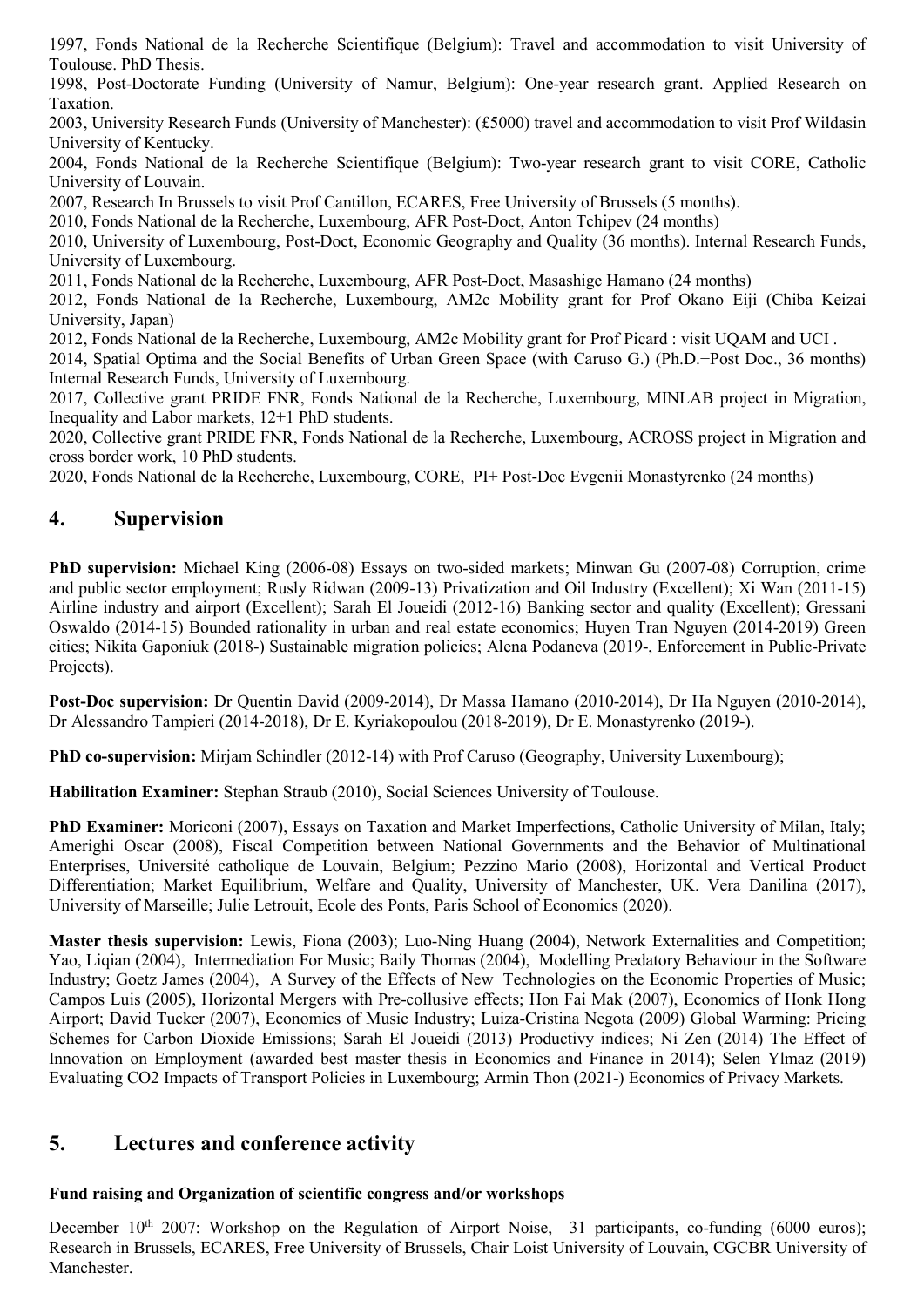April 1st 2011. Public Workshop on "Basic Income and Income Redistribution" with invited lectures of Profs. Van Parijs (UCL), Atkinson, (Oxford) and Boeri (Bocconi).

**Seminar presentations** (academic invitations as departmental seminars, starting September 2000)

University of Caen\*(March 2001, Caen, France); University of Namur (December 2001, Namur, Belgium); University of Dublin (March 2002, Dublin, Ireland); University of Kentucky (February 2003, Kentucky, USA); University of Kentucky (March 2003, Kentucky, USA); University of Tokyo (August 2003, Tokyo, Japan); University of Kyoto (August 2003, Kyoto, Japan); Catholic University of Louvain (November 2003, LLN, Belgium); Free University of Brussels (February 2004, Brussels, Belgium); Catholic University of Louvain CORE (November 2004, LLN, Belgium); Catholic University of Louvain SEL (March 2005, LLN, Belgium); University of Edinburgh (November 2005, Edinburgh, Scotland); University of Namur (March 2006, Namur, Belgium); University of Alicante (April 2006, Alicante, Spain); University of Lille (May 2006, Lille, France); London School of Economics (January, 2007, London, UK); School of Economic Studies (Manchester, UK 2000, 2001, 2003,2006); Ministère Equipement France (June 2007, Paris); London School of Economics (October 2007, London); Free University of Brussels, ECARES (October 2007); ZEW (November 2007, Berlin); University of Manchester (April 2008); University of Luxembourg (December 2008); London School of Economics (January 2009); University of Geneva (February 2009, Title: "Sustainable Migration Policies"); CEPS (Luxembourg, June 2009); Max Planck Institute (February 2011, Munich, Title: "Secrecy, Illicit Money and Offshore Financial Centers"); Oxford University, International trade seminar (October 2011, Oxford, Title: "Sustainable Migration Policies"); University of California Irvine, Economic Department (November 2012, Irvine, USA, Title: "State owned firms: private debt, cost revelation and welfare"); University Carlos III, Economic Department (December 2012, Madrid, Title: "Sustainable Migration Policies"); Université Paris Cergy-Pontoise, Economic Department (January 2013, Title: "Sustainable Migration Policies"); ECORE seminar, Center for Economic Studies, KUL (February 2013, Title: "State owned firms: private debt, cost revelation and welfare"); Rieti Tokyo Workshop (Conference Guest Lecture; Tokyo 2013, Japan, Title: "Spatial segregation and urban structure."); University of Bologna (October 2013, Title: "Trade, economic geography and the choice of product quality"); University of Lille 1 (October 2013; France, Title: "Sustainable Migration Policies"); University of California Irvine, Economic Department (November 2013, Irvine, USA, Title: "Commodity taxation and regulatory competition."); University of Strasbourg (November 2013, France, Title: "Commodity taxation and regulatory competition."); Singapour Management University (January 2014: : "Commodity taxation and regulatory competition."); University of Antwerpen (February 2014: "Sustainable Migration Policies"); University of Luxembourg, CREA (October, 2014, "Urban Spatial Structure, Employment and Social Ties"); University of Geneva, (October, 2014, "Urban Spatial Structure, Employment and Social Ties"); CEPS/INSTEAD, Luxembourg (January, 2015, "Urban Spatial Structure, Employment and Social Ties"); University of Sophia (February, 2015, Japan, "Urban Spatial Structure, Employment and Social Ties"); University of Tokyo, (February, 2015, "Urban Spatial Structure, Employment and Social Ties"); University of Osaka, (February, 2015, "Commodity taxation and regulatory competition."); Gregam, University of Marseille (September 2015, "Currency Areas and Voluntary Transfers"); Oxford University (November 2015, "Currency Areas and Voluntary Transfers"); Academia Sinica, (September 2016, Taipei, Taiwan, "Currency Areas and Voluntary Transfers"); University of Bielefeld (November 2016, Germany, "Currency Areas and Voluntary Transfers"); Singapore Management University (Singapore, November 2017, European "Vertical Differentiation and Trade with Many Countries."), Higher School of Economics (December 2017 Moscow, "Vertical Differentiation and Trade with Many Countries."), Swedish University of Agricultural Sciences SLU, Department of Economics (Upsala, Sweden, 2019, "Green Urban Areas"), Tinbergen Research Institute (Amsterdam, Netherlands, 2020, "Customary land conversion and the formation of the African city"), CESEAR (Webconference, January 2022, "Traffic Induced Pollution and the Internal Structure of Cities").

#### **Conference Presentations** (starting September 2000)

Econometric Society World Congress (August 2000, Seattle); IZA (December 2000, Bonn, Germany); Econometric Society European Meeting European Economic Association (August 2001, Lausanne, Switzerland); European Trade Study Group (September 2001, Brussels, Belgium); University of Namur\* Public Economics and Economics Geography\* (February 2002, Namur, Belgium); Econometric Society European Meeting (September 2002, Venise, Italy); CEPR CERAS Spatial economics (December 2002, Paris, France); CEPR London School of Economics (June 2003, London, UK); CEPR CERAS International Trade (June 2004, Paris, France); Econometric Society European Meeting(August 2004, Madrid, Spain); CEPR Meeting (May 2005, Cagliari, Italy); Workshop on Heterogeneity, CORE, UCL (May 2005, Belgium); Conference JJ Laffont (June 2005, Toulouse, France); European Economic Association (August 2005, Amsterdam); North American Meetings of the Regional Science Association International (November 2005, Las Vegas USA); HECER Workshop on Fiscal Federalism (November 2005 Helsinki, Finland); Workshop on Heterogeneity, CORE, UCL(May 2006, Louvain-la-Neuve Belgium); CEPR ESF Exploratory Workshop on Designing Partnerships Between Government And The Private Sector (June 2006, Bristol,UK); IFIR-CESifo conference on New Directions in Fiscal Federalism (September 14-16 2006, Lexington, USA); Economic Geography and Fiscal Federalism: from theory to empirics (September 28-29, 2006 INRA Dijon, France); North American Meetings of the Regional Science Association International (November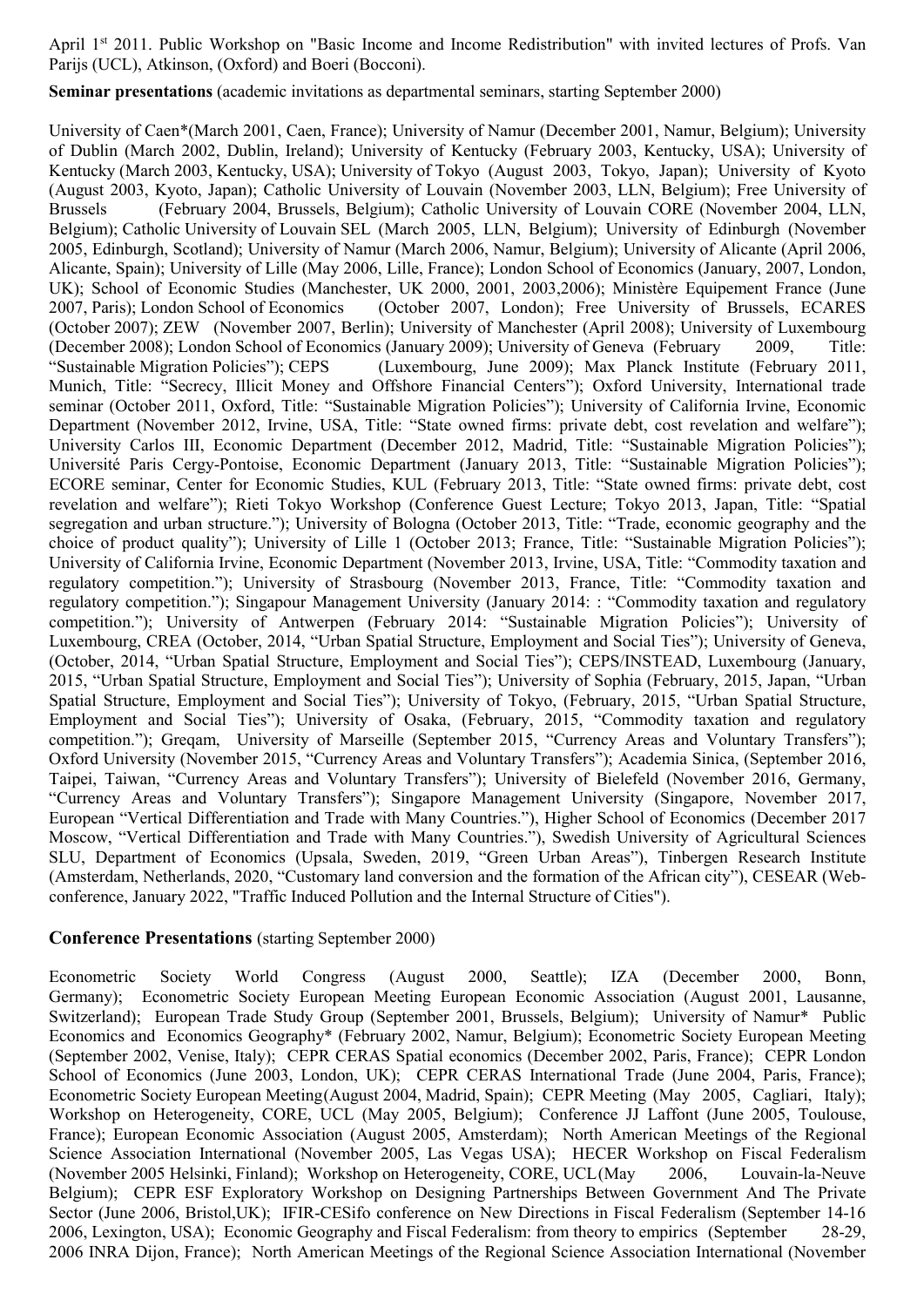2006, Toronto Canada); IDEP, Gerard Varet Conference (June 2007, Marseille, France); IPEG Productivity, productivity growth and the regional dimension (February 2007, Manchester, UK); European Trade Group Study (September 2007, Athens); North American Meetings of the Regional Science Association International (November 2007, Savannah, USA); International Workshop in Economic Geography (June 2008, IBEI, Barcelona, Spain); International Conference on Economic Integration, Trade and Spatial Structure (August 2008, Nagoya, Japan); North American Meetings of the Regional Science Association International (November 2008, New York, USA); North American Meetings of the Regional Science Association International (November 2009, San Franscico, USA); CEPR Conference : The role of incentives, information and the private sector in the delivery (December 2009, Brussels, Belgium); International conference on infrastructure economics and development (January 2010, Toulouse); Contracts, Procurement and Public-Private Arrangements (June 2010, Paris, France); A Journey through Microeconomics: A Tribute to Jacques Thisse (May 2010, Louvain-la-Neuve, B); North American Meetings of the Regional Science Association International (November 2010, Denver, USA); Norface-migration conference (May 2011, London); European Trade Study Group (September 2011, Copenhagen); North American Meetings of the Regional Science Association International (November 2011, Miami, USA); Troisième Conférence méthodologique de l'IWEPS: L'analyse du développement durable et l'application de techniques de l'économie environnementale à des problématiques régionales. (December 2011, Beez, Belgium, Title: "Airport noise pollution: how to regulate efficiently by confronting victims and polluters?"); Belgian Trade workshop (May 2012, Ghent, Title: "Trade, economic geography and the choice of product quality"); 9th IZA Annual Migration Meeting (AM²) (June 2012, Bonn, Title: "Sustainable Migration Policies"); IEB II Workshop on Urban Economics (June 2012, Barcelona, Title: "Spatial segregation and urban structure."); European Trade Study Group (September 2012, Leuven, Title: "Trade, economic geography and the choice of product quality"); European Policy for Intellectual Property (EPIP) (September 2012, Leuven, Title: "On the Quality of Patent Systems and Patent Offices"); Economic Development, Natural Resources, Energy and the Environment (October 2012, St Petersburg, Title: "The Clean Development Mechanism in a Globalized Carbon Market."); North American Meetings of the Regional Science Association International (Ottawa 2012, Canada, Title: "Spatial segregation and urban structure."); PET Conference of the Association for Public Economic Theory (July 2013 Lisbon, Portugal, Title: "Social interactions, social capital and urban structure"); Second international conference "Industrial organization and spatial economics" (June 2013, St Petersburg, Title: "Trade, economic geography and the choice of product quality"); North American Meetings of the Regional Science Association International (Atlanta 2013, USA, Title: "Social interactions, social capital and urban structure"); North American Meetings of the Regional Science Association International (2014, Washington, USA, "Urban Spatial Structure, Employment and Social Ties"); Institut d'Economia de Barcelona (IEB), Workshop on economics of taxation: design and evaluation of tax policy (2015, "Commodity taxation and regulatory competition"); European Regional Science Association International (Lisbon, 2015, "Urban Spatial Structure, Employment and Social Ties"); AIE VIIth International Conference "Contracts, Procurement, and Public-Private Arrangements", Sorbonne (June 2016, Paris, "State-Owned Firms and Private Debt"); XVII April Conference on Socio-Economic Development, Higher School of Economics (April 2016, Moscow, "Currency Areas and Voluntary Transfers"); 5<sup>th</sup> International Conference on Industrial Organization and Spatial Economics (July 2016, St Petersburg, "Income Effects and Vertical Differentiation in International Trade"); European Regional Science Association (September 2016, Vienna, "Spatial Structures with Forward and Backward Linkages"); European Trade Study Group (September 2016, Helsinki, "Income Effects and Vertical Differentiation in International Trade"); 5<sup>th</sup> International Conference on Industrial Organization and Spatial Economics (June 2017, St Petersburg, "Spatial Structures with Forward and Backward Linkages"); ITEA (June 2017, Barcelona, "Airport Congestion and Inefficiency in Slot Allocation"); European Trade Study Group (September 2017, Florence, "Vertical Differentiation and Trade with Many Countries."); Special Trade Workshop organized by Prof Trionfetti (Marseille, September 2017, "Spatial Structures with Forward and Backward Linkages"), European Urban Economics Conference (Duesseldorf, Mai 2018, "Urban Interaction"); Seventh International Conference "Industrial Organization and Spatial Economics" (St Petersburg, June 2018, "Urban Interaction"); European Trade Study Group (Warsaw, Sept. 2018, "Vertical Differentiation and Trade"); Cities and the Environment Workshop (University of Potsdam, July, 2018, "Urban Green Space"); Conference in Honor of Professor Sneessens (Luxembourg, Nov. 2018, , "Spatial Structures with Forward and Backward Linkages"); Belgian Urban and Regional Economists' network (Brussels, VUB, "Green Urban Areas"); European Urban Economic Association (Amsterdam May 2019, "The transformation of urban land rights and the extent of the formal city in developing countries"); ITEA (June 2019, Paris, "Traffic Induced Pollution and the Internal Structure of Cities"); European Urban Association (Webconference, October 2020, "Traffic Induced Pollution and the Internal Structure of Cities"); BURENet (Webconference, December 2020, "Traffic Induced Pollution and the Internal Structure of Cities")

#### **6. Academic visits and collaborations abroad.**

I.D.E.I, Université des Sciences Sociales, Toulouse (January-April 1997) (Prof Auriol) ; I.D.E.I. & G.R.E.M.A.Q, Université des Sciences Sociales, Toulouse (October 1998) (Prof. Julien); F.U.N.D.P., Economic Department, Namur (December 1999) (Prof. Toulemonde); C.OR.E, Louvain, Belgium, (July-August 2001) (Prof. Thisse); University of Kentucky USA (Feb-March 2003) (Prof. Wildasin); I.D.E.I Université des Sciences Sociales, Toulouse (April-June 2003) (Prof. Auriol); University of Tokyo, Japan (August 2003) (Prof. Tabuchi); University of Kentucky USA (December 2004) by (Prof. Wildasin); University of Alicant Spain (April 2006) (Prof. Mossay); Free University of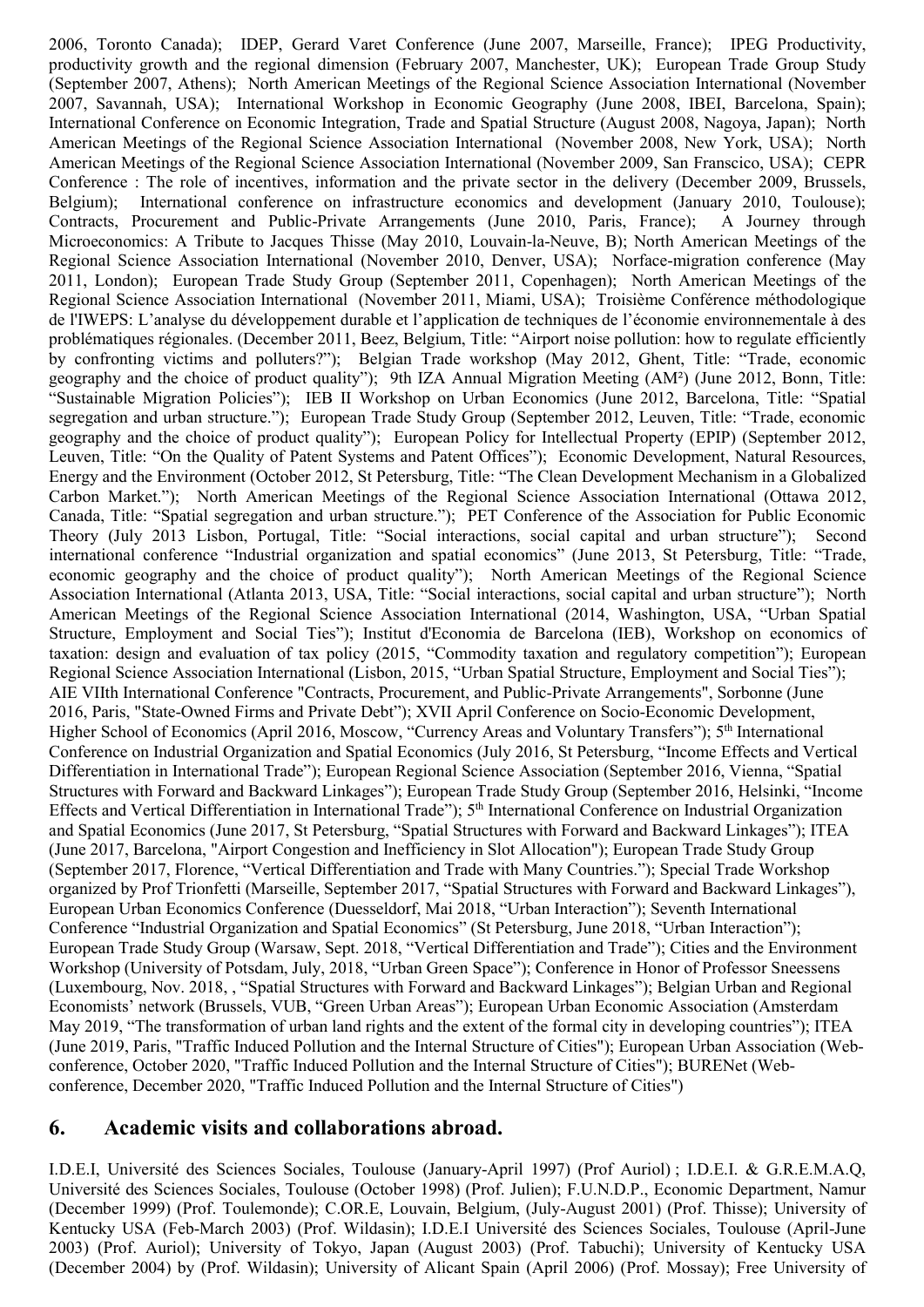Brussels, ECARES (Fall 2007) (Prof. Cantillon); University of Toulouse, IDEI (January 2008) (Prof. Auriol); University of Tokyo (August 2008) (Prof. Tabuchi); University of Sendai (August 2008) (Prof. Zeng); University of Kentucky (November 2008) (Prof. Wildasin); London School of Economics (December 2008, January 2009) (Dr Overman and Dr Robert-Nicoud); University of Quebec Montreal (October 2009) (Prof. Behrens); University of Tokyo (October 2009) (Prof. Tabuchi); University of Sendai (October 2009) (Prof. Zeng); University of Toulouse (January 2010) (Prof Auriol); University of California (August 2010) (Prof Brueckner); UQAM Montreal (November 2011) (Prof Behrens); University of California (November 2012) (Prof Brueckner); UQAM Montreal (October 2012) (Prof Behrens); University of California (November 2013) (Prof Brueckner); Singapour Management University (January 2014; Prof Hsu); University of California (November 2014) (Prof Brueckner); University of Marseille (November 2014, January 2015) (Prof Boucekkine); University of Tokyo (February2015) (Prof. Tabuchi); Oxford University (October-November 2015) (Prof. Neary); HSE St Petersburg (July 2015) (Prof. Kichko); Sinica University (September 2016) (Prof Peng); HSE St Petersburg (June 2018) (Prof. Kichko).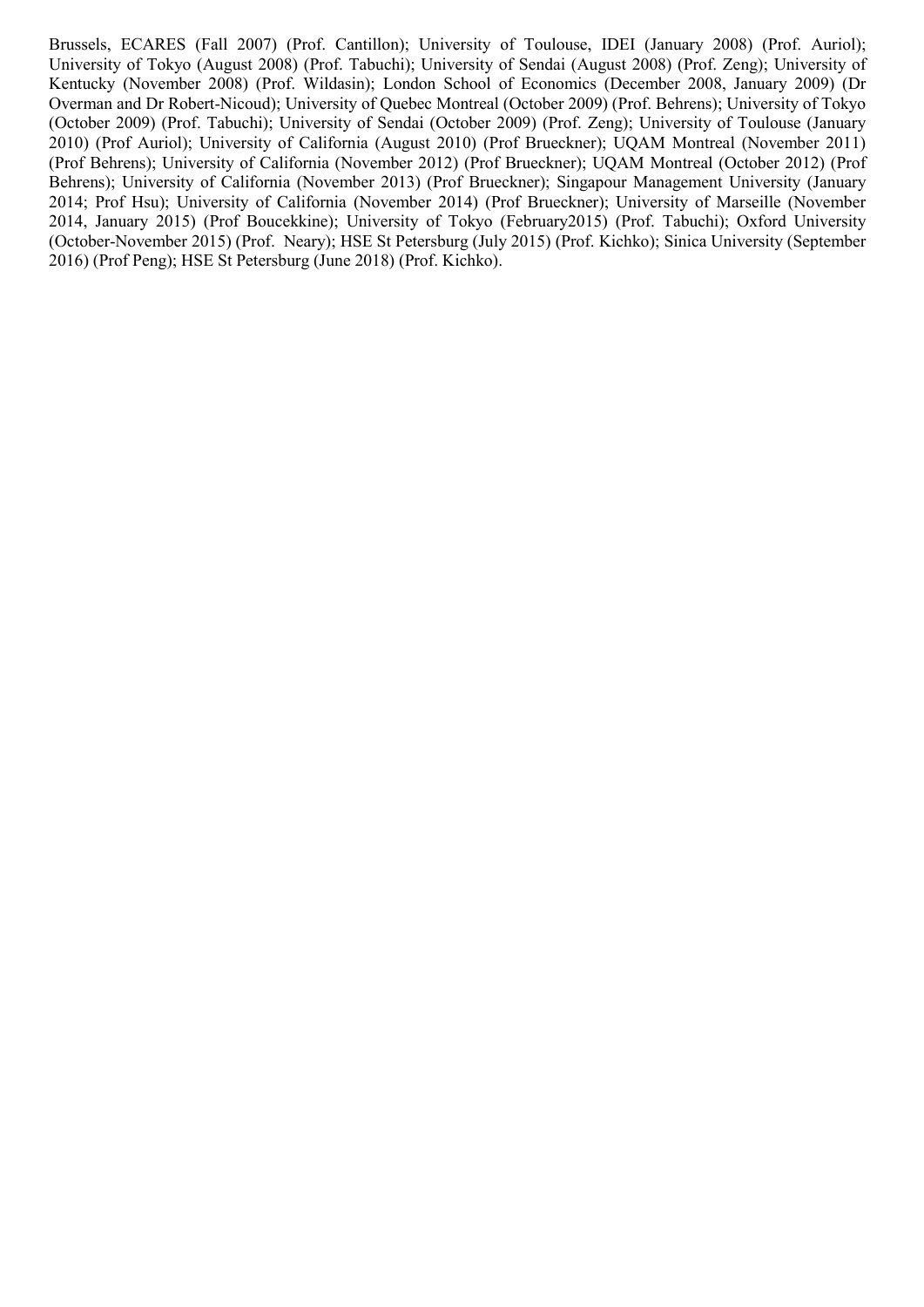# **B. ACADEMIC SERVICE**

# **1. Official responsibilities**

Comité Consultatif Scientifique (2009-16), University of Luxembourg, that is consulted by the rectorate for scientific strategies and problems of the University.

Head of the Doctoral School in Economics and Finance at the University of Luxembourg (2011-13, 2015-). Director of doctoral program in Economics (2011-21); Director of doctoral program in Economics and Management Sciences  $(2021-).$ 

# **2. Official academic services**

#### UNIVERSITY OF MANCHESTER:

Service and leadership in the program of International Business, Finance and Economics (IBFE): IBFE Strategy Group (2000-01), IBFE board (2000-04; 2006-08), IBFE Representative (2006).

Service and leadership in the Economic Department: Economic Theory Seminar (2000-04); BA(econ) Committee (2006-08); Business Stream Representative (2006-08); BA(Econ) Academic Advisor (2006-08).

Tutoring: IBFE Personal Tutor (2002-4, 2006-08); BsEcon Personal Tutor (2000-2, 2003-4, 2006-08); Personal Tutor  $(2008-09)$ .

#### UNIVERSITY OF LUXEMBOURG:

Design and Management of the Doctoral School in Economics and Finance at the University of Luxembourg (2009- 11).

# **3. Service to External Institutions**

#### REFEREEING TASKS FOR INTERNATIONAL JOURNALS:

American Economic Review, Annals of Public and Cooperative Economics, Environment and Planning B, European Economic Review, Economic Journal, Economic Theory, Econometrica, Games and Economic Behaviour, Information Economics and Policy, International Journal of Industrial Organization, Journal of Economic Geography, Journal of Economic Surveys, Journal of Economic Theory, Journal of Law and Economics, International Tax and Public Finance, Manchester School, Journal of Development Economics, Journal of Economics, Journal of Economic Dynamics and Control, Journal of Economic Geography, Journal of Economic Surveys, Journal of Public Economics, Journal of Public Economic Theory, Journal of Urban Economics, Papers in Regional Science, Recherches Economiques de Louvain, Regional Science and Urban economics, Review of International Economics, Rand Journal of Economics.

#### REFEREEING TASKS FOR RESEARCH FUNDING INSTITUTES:

Economics and Social Science Research Council: project and end award (U.K.); Research Grants Council (RGC) of the HKSAR (Hong Kong); Fonds National de la Recherche Scientifique (Belgium); Leverhulme (UK); Royal Netherlands Academy of Arts and Sciences (KNAW) (NL); European Science Foundation (UE commission).

#### MEMBER OF RESEARCH COUNCILS:

Member of STATEC Scientific Council, Luxembourg (October 2013).

#### REFEREEING TASKS FOR BOOK PUBLISHER:

Princeton University Press. Palgrave Publishing.